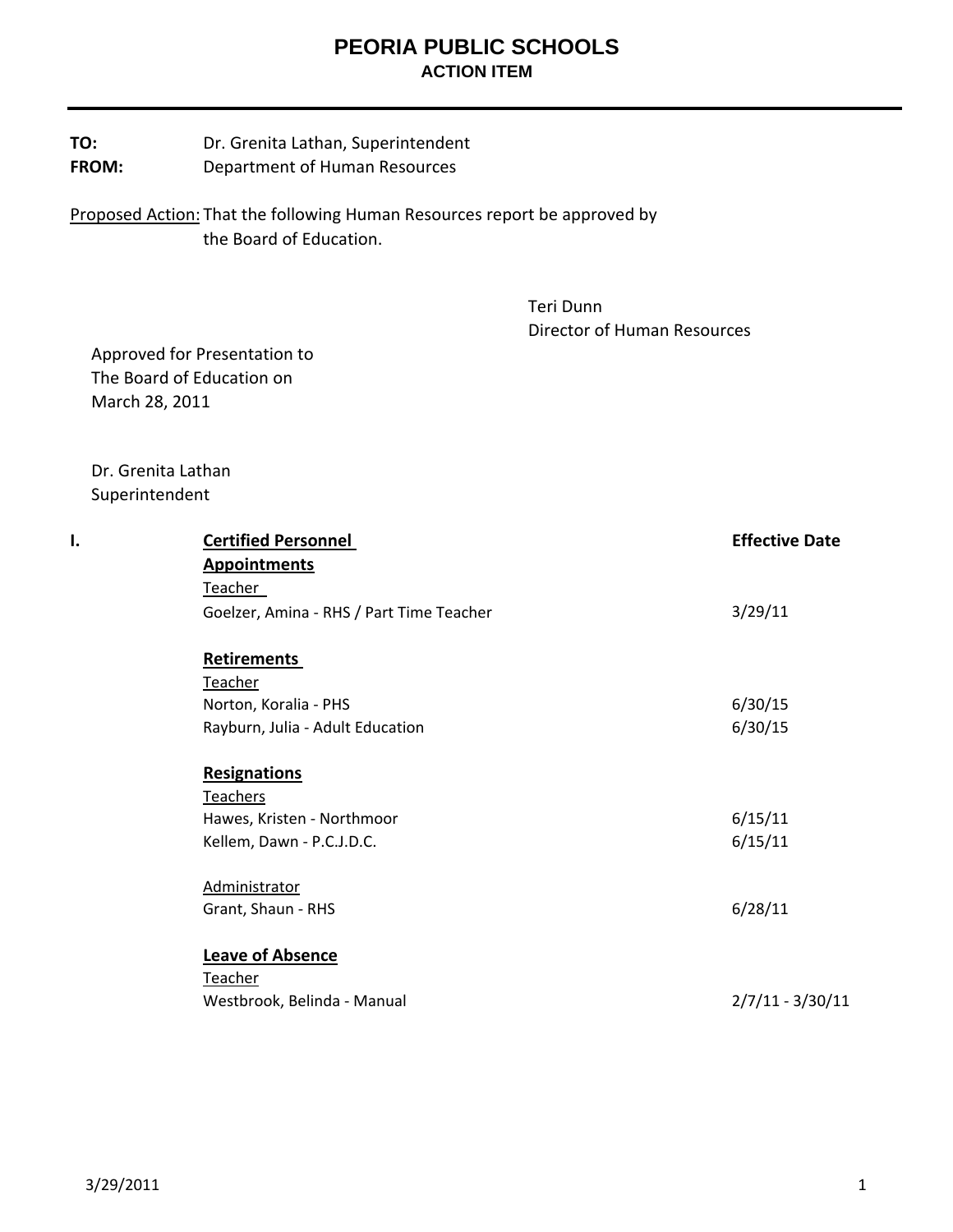## **PEORIA PUBLIC SCHOOLS ACTION ITEM**

| П. | <b>Non-Certified Personnel</b>                               | <b>Effective Date</b> |
|----|--------------------------------------------------------------|-----------------------|
|    | <b>Appointments</b>                                          |                       |
|    | Cafeteria                                                    |                       |
|    | Karl, Judy - Substitute                                      | 3/29/11               |
|    | Robinson, Cinda - Substitute - Pending Paperwork             | 3/29/11               |
|    | Hutchison, Rick - RHS                                        | 3/29/11               |
|    | Job Coach                                                    |                       |
|    | Sturm, Debra                                                 | 3/29/11               |
|    | Maintenance                                                  |                       |
|    | Owens, Charles                                               | 3/29/11               |
|    | <b>Special Maintenance</b>                                   |                       |
|    | Meece, Lyle - Technology Assistant                           | 3/29/11               |
|    | Sies, Christopher - Technology Beginning / Pending Paperwork | TBA                   |
|    | <b>Physical Therapist Assistant</b>                          |                       |
|    | McCulla, Shasta - Developmental Center / Pending Paperwork   | TBA                   |
|    | <b>Student Workers</b>                                       |                       |
|    | Garner-Jackson, Tyren - South Side Mission                   | 3/29/11               |
|    | Jackson Jr., Tyreese - South Side Mission                    | 3/29/11               |
|    | Nolan, Willard - Northmoor                                   | 3/29/11               |
|    | Transportation                                               |                       |
|    | Driver                                                       |                       |
|    | May, Latosha                                                 | 03/28/11              |
|    | Smith, Joshua                                                | 03/28/11              |
|    | Hendon, LaReesa                                              | 03/28/11              |
|    | Pepple, Charlena                                             | 03/28/11              |
|    | <b>Monitor</b>                                               |                       |
|    | Moredock, Nancy                                              | 03/15/11              |
|    | <b>Transfer</b>                                              |                       |
|    | Transportation                                               |                       |
|    | Drain, Melissa - Monitor to Driver                           | 3/15/11               |
|    | Williams, Dawn - Driver to Monitor                           | 3/11/11               |
|    | <b>Resignations</b>                                          |                       |
|    | Cafeteria                                                    |                       |
|    | Anderson, Barbara - Columbia                                 | 3/7/11                |
|    | Anderson, Dawn - Substitute                                  | 3/15/11               |